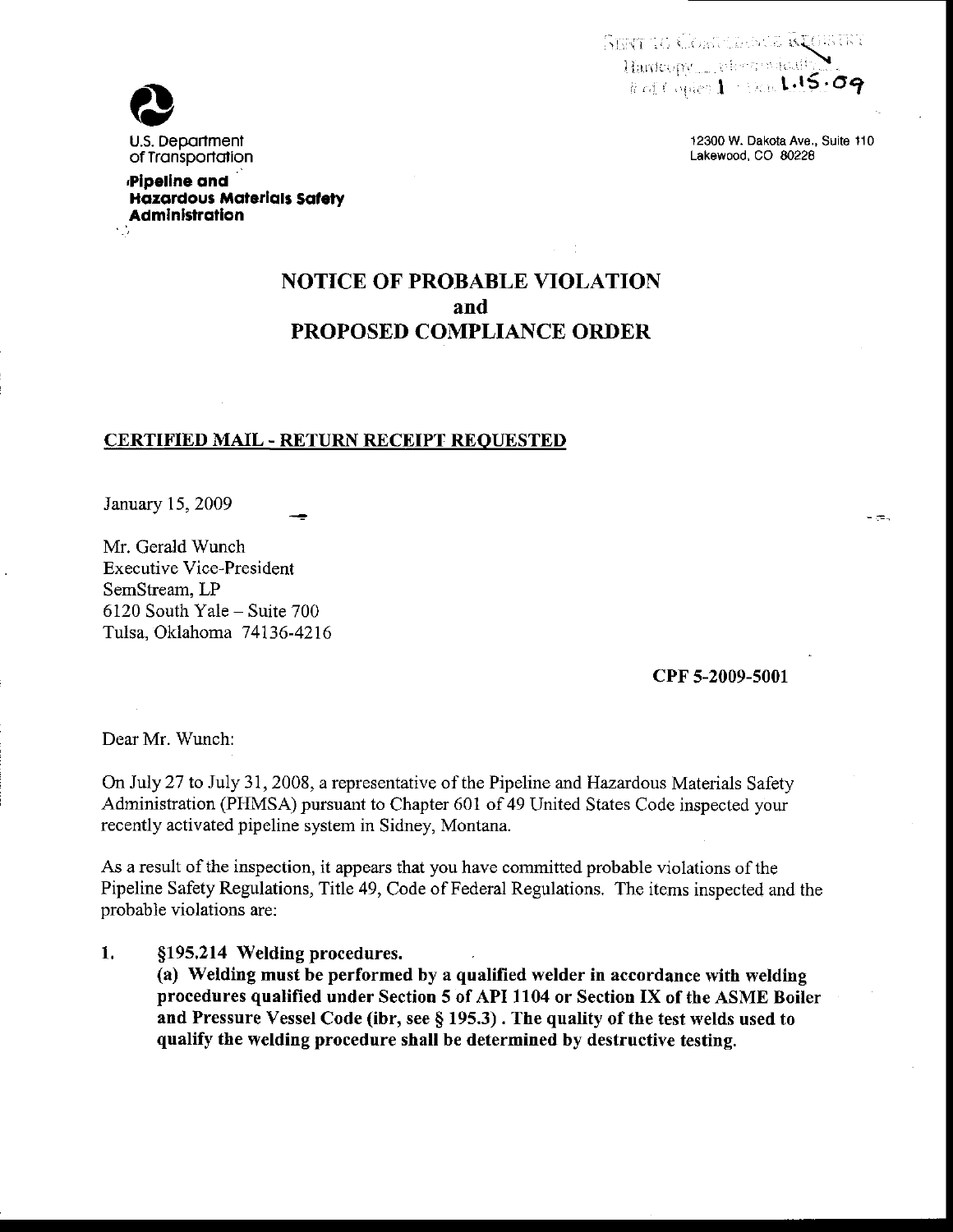SemStream used a welding procedure whose qualification tests failed to meet the requirements under Skndard API 1104 Section 5.6.2.3 for the construction of their Sidney HVL Pipeline System.

Weld procedure ML-01 was used for making butt welds during the construction of SemStream's Sidney HVL Pipeline System. Weld procedure ML-01, however, was not qualified using destructive testing. Instead ML-01 was derived from Diamond Shamrock Refining and Marketing Company Weld Procedure No. DS-01. The tensile strength used to qualify Weld Procedure No. DS-01 did not meet the requirements of Standard API 1104, Section 5.6.2.3.

### 2. 5195.230 Welds: Repair or removal of defects. (a) Each weld that is unacceptable under \$195.228 must be removed or repaired, Except for welds on an offshore pipeline being installed from a pipe lay vessel, a weld must be removed if it has a crack that is more than 8 percent of the weld length.

SemStream failed to repair weld numbers 999 and 960 during construction of their Sidney HVL Pipeline System when these welds were found to be unacceptable.

- 53

SemStream construction records for their HVL Pipeline System reveal that two (2) butt welds (numbers 999 nd 960) were rejected because of low caps. Semstream had no record of the repair of these two welds.

### 3. \$195.577 What must I do to alleviate interference currents? (a) For pipelines exposed to stray currents, you must have a program to identify, test for, and minimize the detrimental effects of such currents.

SemStream appears to have stray current on their HVL Pipeline System.

SemStream performed a native CP survey shortly after construction of their Sidney HVL pipeline. Data for that survey shows native potentials for all but the facilities to be around - 700mV. These levels appear to be artificially high and may indicate interference.

#### Proposed Compliance Order

With respect to item 1 pursuant to 49 United States Code § 60118, the Pipeline and Hazardous Materials Safety Administration proposes to issue a Compliance Order to SemStream, LP. Please refer to the Proposed Compliance Order, which is enclosed and made a part of this Notice.

#### Waming Items

With respect to items 2 and 3 we have reviewed the circumstances and supporting documents involved in this case and have decided not to conduct additional enforcement action or penalty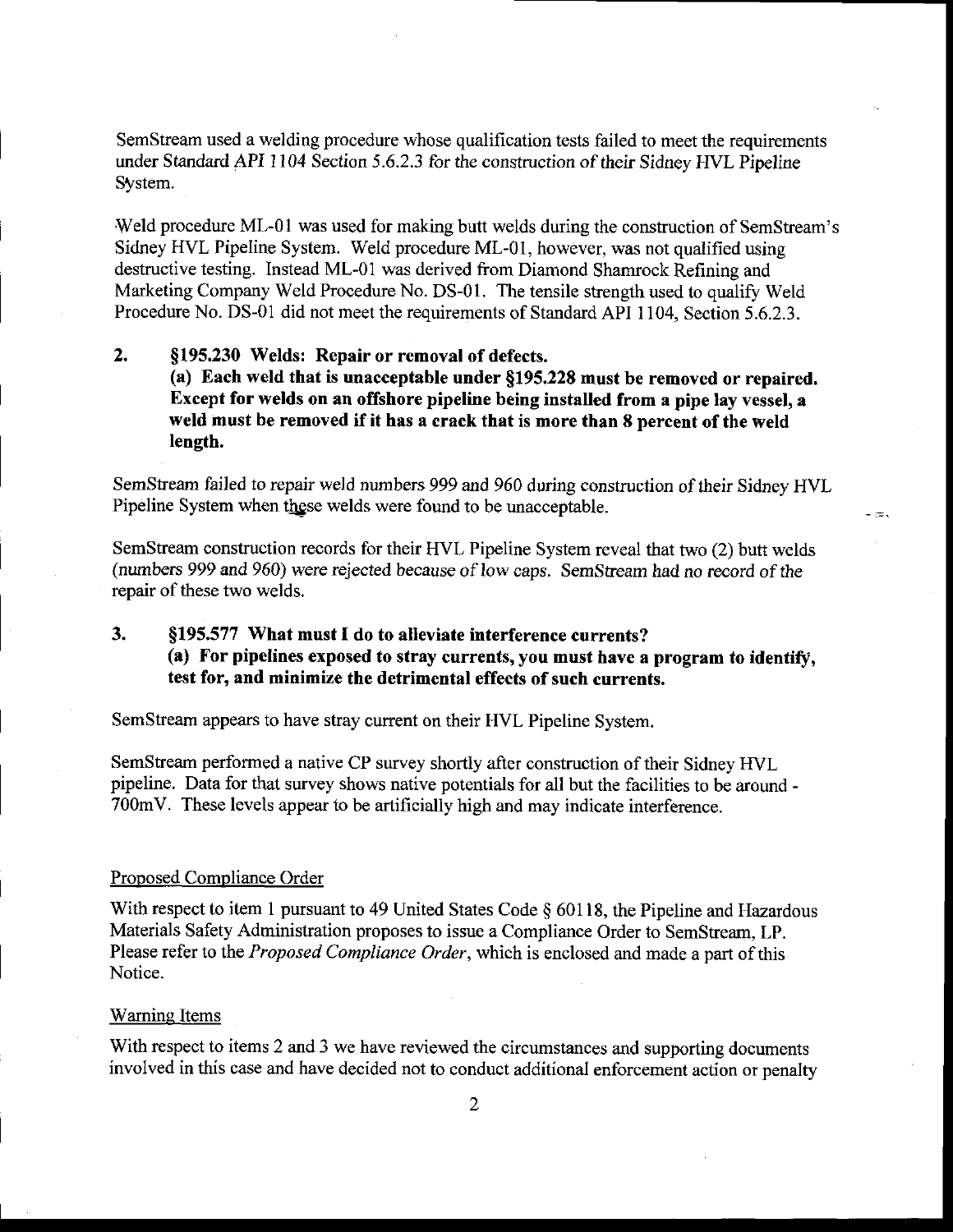assessment proceedings at this time. We advise you to promptly correcthese items. Be advised that failure to do so may result in SemStream, LP being subject to additional enforcement action.

#### Response to this Notice

Enclosed as part of this Notice is a document entitled Response Options for Pipeline Operators in Compliance Proceedings. Please refer to this document and note the response options. Be advised that all material you submit in response to this enforcement action is subject to being made publicly available. If you believe that any portion of your responsive material qualifies for confidential treatment under 5 U.S.C. 552(b), along with the complete original document you must provide a second copy of the document with the portions you believe qualify for confidential treatment redacted and an explanation of why you believe the redacted information qualifies for confidential treatment under 5 U.S.C. 552(b). If you do not respond within 30 days of receipt of this Notice, this constitutes a waiver of your right to contest the allegations in this Notice and authorizes the Associate Administrator for Pipeline Safety to find facts as alleged in this Notice without further notice to you and to issue a Final Order.

In your correspondence on this matter, please refer to CPF 5-2009-5001 and for each document you submit, please provide a copy in electronic format whenever possible.

- æ.

Sincerely,  $\mathcal{L}$ .

Hug Van Nguyen

Chris Hoidal Director, Westem Region Pipeline and Hazardous Materials Safety Administration

Enclosures: Proposed Compliance Order Response Options for Pipeline Operators in Compliance Proceedings

cc: PHP-60 Compliance Registry PHP-500 G. Davis (#121877)